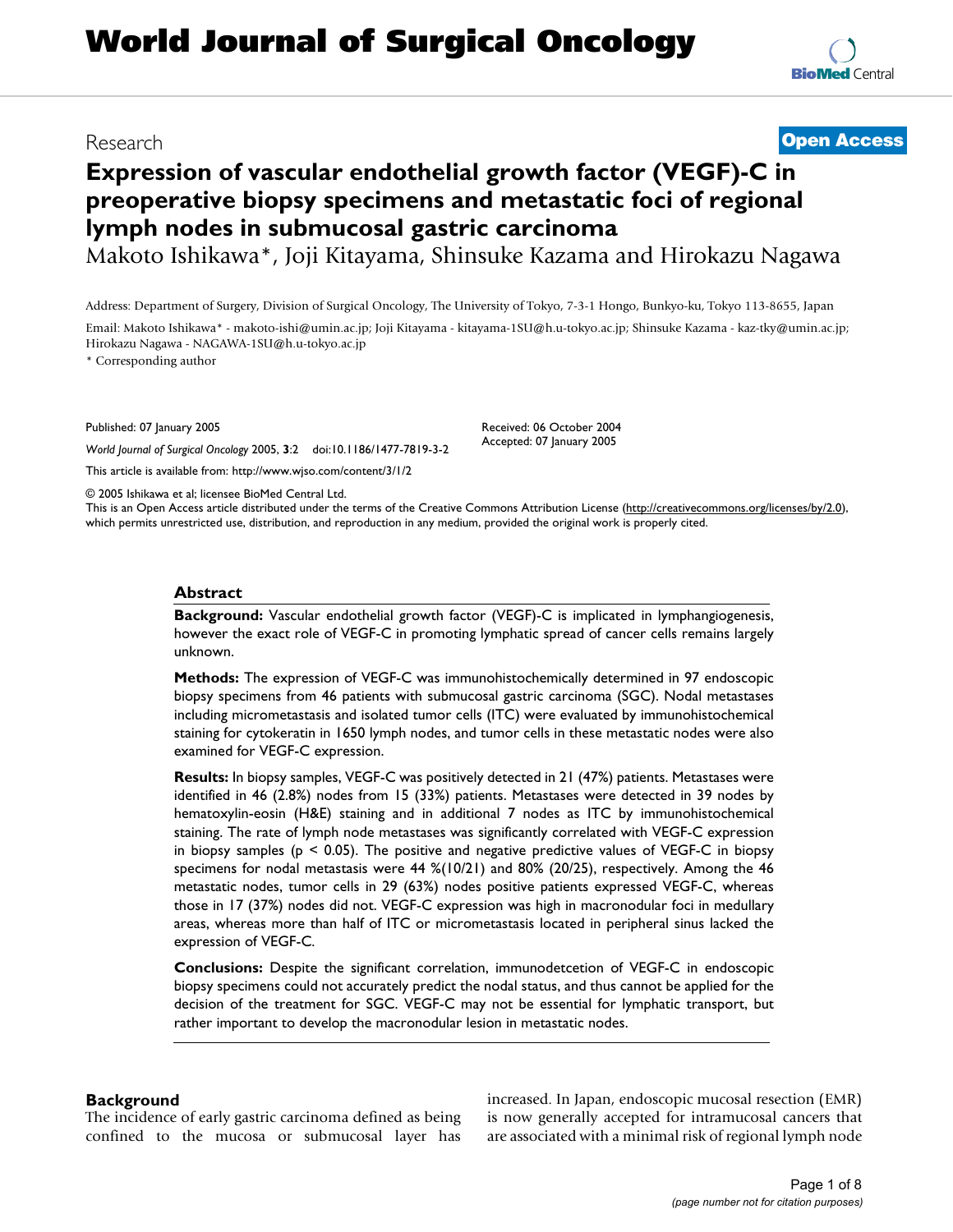(LN) metastasis [1-4]. For submucosal gastric carcinoma (SGC), however, conventional gastrectomy with complete lymph node dissection has been performed as standard treatment as the frequency of lymph node metastasis is 10–20%, which cannot be ignored clinically [5-8]. This indicates that the conventional operative procedure provides no benefit for the majority of patients with SGC, and thus criteria to safely avoid unnecessary lymphadenectomy for submucosal cancer need to be determined.

VECF-C is known to bind VEGFR-3, which is specifically expressed on lymphatic vessels and stimulates lymphangiogenesis [9,10]. Many previous reports have shown that expression of VEGF-C in cancer tissues has a positive correlation with the risk of lymphatic metastasis in breast [11,12], lung [13], colorectal [14-17], pancreatic [18], prostate [19], esophageal [14,20] and head and neck cancers [21,22]. A similar tendency has been reported for gastric cancer, although a significant correlation between VEGF-C expression and the frequency of nodal metastasis is not always found [23-27].

Recently, small metastatic lesions have been detected genetically or immunohistochemically in various cancers, even though they were diagnosed as negative by conventional examination with H&E staining. Such lesions are designated as micrometastasis or isolated tumor cells (ITC). The biological and clinical significance of such minute nodal invasion of carcinoma cells is still controversial [28-38]. In this study we performed immunohistochemical staining and extensively examined VEGF-C expression in biopsy samples and metastatic lymph nodes including micrometastasis and ITC. From these data, we attempted to determine whether the detection of VEGF-C in biopsy samples could be a clinical predictor of accurate nodal status in SGC. Then, we discussed how the VEGF-C expressed in tumor cells functions in the metastatic process to regional lymph nodes.

#### **Patients and methods**

Forty-six patients with SGC diagnosed and treated by curative gastrectomy with standard lymph node dissection at the First Department of Surgery, Tokyo University Hospital, Tokyo, between 1994 and 2002 were included in this study. These patients were examined endoscopically prior to surgery; several pieces of tissue specimens were then sampled with routine biopsy forceps from various portions of the tumor. Formalin-fixed and paraffin-embedded sections of 97 biopsy specimens and 1650 dissected lymph nodes derived from these 46 patients were evaluated in this study. Additionally, all the resected primary tumors were histologically examined with H&E staining according to the Japanese Classification of Gastric Carcinoma [39]. Tumors were histologically classified into two types based on the predominant features: differentiated

type (well and moderately differentiated adenocarcinoma) and undifferentiated type (poorly differentiated adenocarcinoma and signet ring cell carcinoma). Several discrete histological parameters, including lymphatic invasion, venous invasion and lymph node metastasis, were also evaluated.

#### *Immunohistochemical study of VEGF-C and Cytokeratin*

The expression of VEGF-C was investigated with immunohistochemical staining using affinity purified goat polyclonal antibodies against VEGF-C (IBL, Fujioka, Japan). Sections (3-µm thick) of biopsy samples were deparaffinized in xylene, hydrated through a graded series of ethanol, and then immersed in 3% hydrogen peroxide in 100% methanol for 30 min to inhibit endogenous peroxidase activity. To activate the antigens, the sections were boiled in 10 mM citrate buffer, pH 6.0 for 30 minutes. After being rinsed in phosphate-buffered saline (PBS), the sections were incubated with normal rabbit serum for 10 min, and then incubated overnight at 4°C in humid chambers with the primary antibody to VEGF-C at 1/30 dilution. After three washes with PBS, the sections were incubated with biotinylated rabbit anti-goat immunoglobulin for 20 minute. After washing again with PBS, the slides were treated with peroxidase-conjugated streptavidin for 20 minutes, and developed by immersion in 0.01%  $H_2O_2$  and 0.05% diaminobenzidine tetrahydrochloride for 3 minute. Light counterstaining with Mayer's hematoxylin was performed. The 46 lymph nodes that showed the presence of carcinoma were also evaluated for the expression of VEGF-C with the same immunostaining method.

The dissected lymph nodes were fixed in 10% formalin and embedded in paraffin. From each node, one 3-µmthick section was prepared for H&E staining, and another three serial 5-µm sections were prepared for immunohistochemical staining with CAM 5.2 (Becton Dickinson, San Jose, CA), a mouse monoclonal antibody that reacts with human cytokeratin numbers 8 and 18 [40]. The streptavidin biotin immunoperoxidase technique was used. Deparaffinized and rehydrated sections were trypsinized with 1% calcium chloride solution at 37°C for 20 minutes. After nonspecific reactions were blocked with 10% normal rabbit serum, the sections were incubated with CAM 5.2 diluted 1/6, biotinylated rabbit anti-mouse immunoglobulin, and streptavidin peroxidase. Between each two incubation steps, sections were washed carefully in phosphate buffered saline.

#### *Definition of lymph node metastasis*

Metastasis was defined as the presence of tumor cells, whether single or in small clusters detected by H&E or immunohistochemical staining. Metastatic lesions that were more than 2.0 mm in diameter were defined as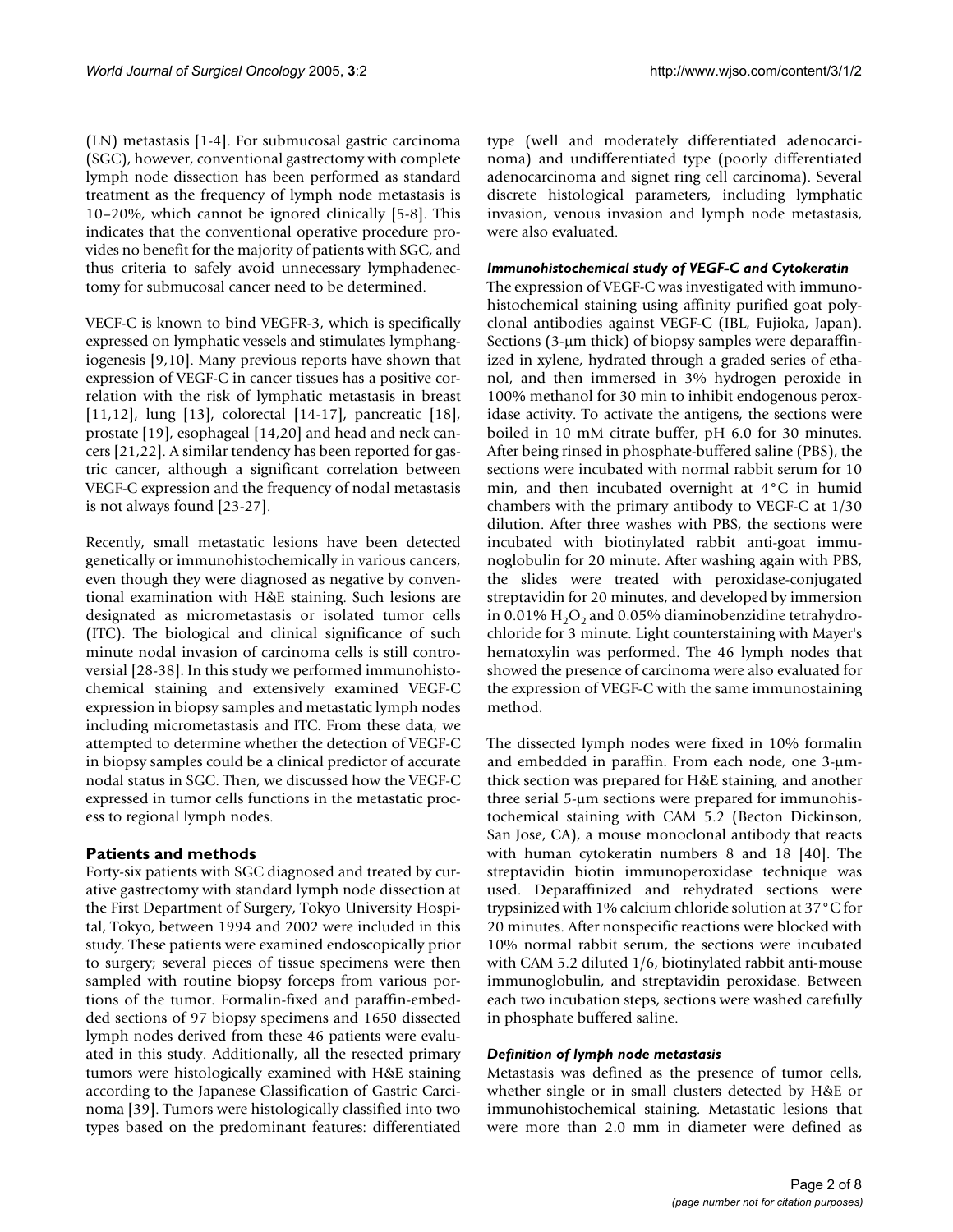

#### Figure I

Immunohistochemical staining of VEGF-C in biopsied specimens (upper panel) and hematoxylin-eosin (H&E) staining, immunohistochemical staining of cytokeratin and VEGF-C in metastastic lymph node (middle and lower panel). *a*, VEGF-C positive type in biopsied specimens. *b*, VEGF-C negative type in biopsied specimens. *c*, *f*, hematoxylin-eosin (H&E) staining in metastastic lymph node. *d*, *g*, immunohistochemical staining of cytokeratin in metastastic lymph node. *e*, VEGF-C positive type in metastastic lymph node. *h*, VEGF-C negative type in metastastic lymph node.

macrometastasis, while micrometastasis was defined as a tumor deposit larger than 0.2 mm but less than 2.0 mm, and ITC was defined as a tumor deposit less than 0.2 mm in maximum diameter.

#### *Statistical analysis*

All statistical calculations were carried out using StatView-J 5.0 statistical software (SAS Institute, USA). The relationship between clinical and pathological characteristics of patients and the expression of VEGF-C was examined by Fisher's exact test. Differences with a p value of less than 0.05 were considered to be statistically significant.

#### **Results**

#### *Nodal status including micrometastases and isolated tumor cells (ITC) in SGC*

Metastases were observed in 12 patients (26.1%) and 39 lymph nodes (2.4%) by H&E examination (Fig. 1-c, f). Among these nodes, cancer cells were detected as micrometastasis (less than 2.0 mm) in 5 lymph nodes and as ITC (less than 0.2 mm) in another 5 nodes. By immunohistochemical staining with anti-cytokeratin antibody, we additionally identified such small metastatic lesions in 7 nodes (Fig. 1-d, g). All of the 7 metastatic lesions were categorized as ITC. Four nodes were derived from 4

|                       | Patients with lymph node metastasis |                                   |      |  |
|-----------------------|-------------------------------------|-----------------------------------|------|--|
|                       |                                     | positive(15) negative(31) p value |      |  |
| Age                   |                                     |                                   |      |  |
| 60<                   | 6                                   | 16                                |      |  |
| $<$ 59                | 9                                   | 15                                | 0.46 |  |
| Sex                   |                                     |                                   |      |  |
| Male                  | П                                   | 22                                |      |  |
| Female                | $\overline{4}$                      | 9                                 | 0.87 |  |
| Tumor size (cm)       |                                     |                                   |      |  |
| 3.0<                  | $\mathbf{L}$                        | $\overline{19}$                   |      |  |
| 2.9>                  | 4                                   | 12                                | 0.42 |  |
| Macroscopic type      |                                     |                                   |      |  |
| elevated              | $\overline{2}$                      | I                                 |      |  |
| depressed             | 3                                   | 30                                | 0.19 |  |
| Depth of invasion     |                                     |                                   |      |  |
| sml                   | 3                                   | 18                                |      |  |
| sm2.3                 | 12                                  | $\overline{13}$                   | 0.02 |  |
| Histological type     |                                     |                                   |      |  |
| differentiated        | 8                                   | 4                                 |      |  |
| undifferentiated      | 7                                   | 17                                | 0.6  |  |
| Lymphatic involvement |                                     |                                   |      |  |
| positive              | $\overline{4}$                      | $\overline{2}$                    |      |  |
| negative              | $\mathbf{I}$                        | 29                                | 0.05 |  |
| Venous involvement    |                                     |                                   |      |  |
| positive              | $\overline{2}$                      | $\mathbf{2}$                      |      |  |
| negative              | $\overline{13}$                     | 29                                | 0.44 |  |

**Table 1: Nodal metastasis, including nicrometastasis/ITC and clinical and/or pathological findings**

patients who had other metastatic nodes detected by H&E staining. Cytokeratin-positive cells were also identified in other 3 nodes from 3 patients who showed no metastatic nodes by H&E staining and were diagnosed as node negative cases. Thus, the final frequency of lymph node metastasis increased to 15 of 46 patients (33%) and 46 of 1650 lymph nodes (2.8%).

Table 1 show the relationship between the exact nodal status and other clinical/pathological features. Metastases were frequently observed in tumors with deep submucosal invasion or lymphatic involvement, which were consistent with previous reports.

#### *Immunohistochemical analysis of VEGF-C in biopsy and surgical specimens*

The biopsy specimens were divided into two categories by the staining pattern of VEGF-C, diffuse or focal staining of carcinoma cells as described previously [26]. When distinct staining of the cytoplasm was observed in the majority of tumor cells, whether diffuse or focal, these samples were categorized as VEGF-C positive in this study (Fig. 1 a). Whereas other cases in which only a few carcinoma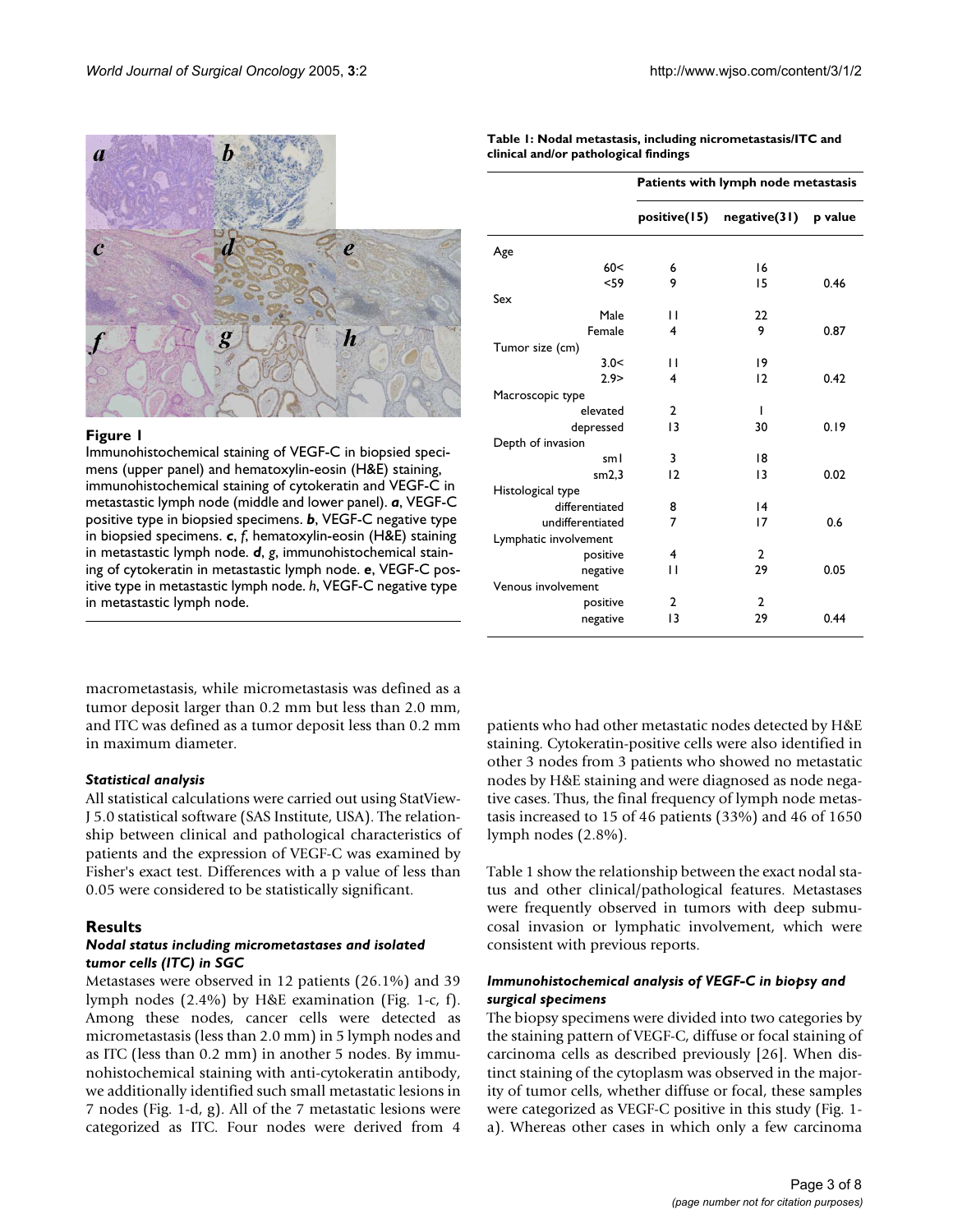| Case            | <b>VEGF-C</b> expression |                  | definition of<br>metastasis** | Detection method* | location of tumor<br>cells |
|-----------------|--------------------------|------------------|-------------------------------|-------------------|----------------------------|
|                 | biopsy specimens#        | metastatic nodes |                               |                   |                            |
| Т               |                          |                  | <b>ITC</b>                    | H.E.              | marginal                   |
| $\mathbf{2}$    |                          | $\ddot{}$        | macrometastasis               | H.E.              | medullary                  |
|                 |                          | $\ddot{}$        | <b>ITC</b>                    | H.E.              | marginal                   |
|                 |                          | +                | macrometastasis               | H.E.              | medullary                  |
| 3               |                          |                  | macrometastasis               | H.E.              | marginal                   |
|                 |                          |                  | macrometastasis               | H.E.              | marginal                   |
|                 |                          |                  | <b>ITC</b>                    | I.H.C.            | marginal                   |
| 4               |                          |                  | macrometastasis               | H.E.              | marginal                   |
|                 |                          |                  | macrometastasis               | H.E.              | marginal                   |
| 5               | $+ +$                    | +                | macrometastasis               | H.E.              | marginal                   |
|                 |                          |                  | macrometastasis               | H.E.              | marginal                   |
|                 |                          |                  | macrometastasis               | H.E.              | marginal                   |
| 6               | $\ddot{}$                | +                | macrometastasis               | H.E.              | medullary                  |
|                 |                          | $\ddot{}$        | macrometastasis               | H.E.              | medullary                  |
|                 |                          | $\ddot{}$        | macrometastasis               | H.E.              | medullary                  |
|                 |                          | $\ddot{}$        | macrometastasis               | H.E.              | medullary                  |
|                 |                          | +                | macrometastasis               | H.E.              | medullary                  |
|                 |                          |                  | <b>ITC</b>                    | I.H.C.            | marginal                   |
| 7               | $\ddot{}$                | +                | micrometastasis               | H.E.              | medullary                  |
|                 |                          | +                | ITC                           | H.E.              | marginal                   |
|                 |                          | $\ddot{}$        | <b>ITC</b>                    | H.E.              | marginal                   |
| 8               | $+ +$                    | $\ddot{}$        | macrometastasis               | H.E.              | medullary                  |
|                 |                          | +                | macrometastasis               | H.E.              | medullary                  |
|                 |                          | +                | macrometastasis               | H.E.              | medullary                  |
|                 |                          | $\ddot{}$        | micrometastasis               | H.E.              | medullary                  |
|                 |                          | +                | micrometastasis               | H.E.              | medullary                  |
| 9               | $\ddot{}$                |                  | ITC                           | H.E.              | marginal                   |
|                 |                          |                  | <b>ITC</b>                    | I.H.C.            | marginal                   |
| $\overline{10}$ | $^{\mathrm{+}}$ +        |                  | micrometastasis               | H.E.              | marginal                   |
| п               | + + +                    | +                | macrometastasis               | H.E.              | medullary                  |
|                 |                          |                  | micrometastasis               | H.E.              | medullary                  |
|                 |                          | ÷                | ITC                           | I.H.C.            | marginal                   |
| 12              | $+ + +$                  | +                | macrometastasis               | H.E.              | medullary                  |
|                 |                          | +                | macrometastasis               | H.E.              | medullary                  |
|                 |                          | +                | macrometastasis               | H.E.              | medullary                  |
|                 |                          | +                | macrometastasis               | H.E.              | medullary                  |
|                 |                          | +                | macrometastasis               | H.E.              | medullary                  |
|                 |                          | $\ddot{}$        | macrometastasis               | H.E.              | medullary                  |
|                 |                          | +                | macrometastasis               | H.E.              | medullary                  |
|                 |                          | $\ddot{}$        | macrometastasis               | H.E.              | medullary                  |
|                 |                          | $\ddot{}$        | macrometastasis               | H.E.              | medullary                  |
|                 |                          | $\ddot{}$        |                               | H.E.              |                            |
|                 |                          | $\ddot{}$        | macrometastasis               | H.E.              | medullary                  |
| 13              |                          |                  | macrometastasis<br><b>ITC</b> | I.H.C.            | medullary                  |
| $\overline{14}$ | $+ +$                    |                  |                               |                   | marginal                   |
|                 |                          |                  | <b>ITC</b>                    | I.H.C.            | marginal                   |
| 15              | $\ddot{}$                | $\blacksquare$   | <b>ITC</b>                    | I.H.C.            | marginal                   |

#### **Table 3: The location of tumor cells in metastatic nodes and VEGF-C expression in 15 node positive patients.**

\*:IHC means immunohistochemical staining with anti-cytochelatin mAb.

\*\*:Micrometastasis is defined as tumor deposit larger than 0.2 mm but less than 2.0 mm, and ITC (isolated tumor cell) is defined as tumor deposit less than 0.2 mm in the maximum diameter. Larger deposits were classified as macrometastasis.

#: The number of +/- means the number of examined biopsy specimens obtained from different parts of the tumor.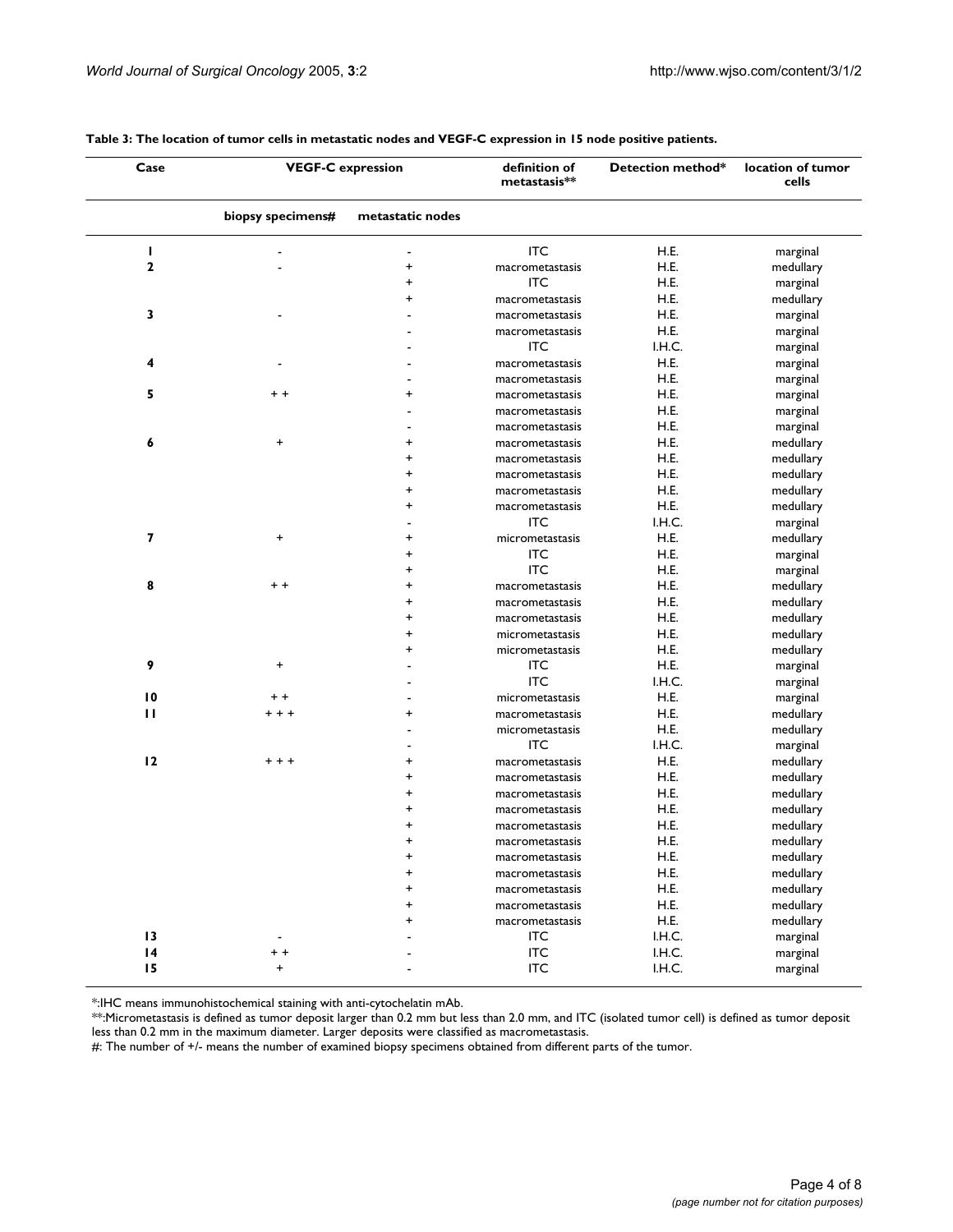cells stained faintly were classified as VEGF-C negative (Fig. 1-b).

Among the 97 biopsy samples from 46 patients, carcinoma cells were contained in only one biopsy sample in 14 patients, and in 2, 3 and 4 biopsy samples in 16, 13 and 3 patients, respectively. In all of the latter cases, carcinoma cells in biopsy samples derived from different places showed exactly the same staining pattern of VEGF-C, and thus VEGF-C-positive and -negative tumors could be clearly distinguished.

In biopsy specimens, VEGF-C was positively detected in 21 (46%) cases. As shown in Table 1, the expression of VEGF-C in biopsy samples showed a significant correlation with that in surgically removed specimens ( $p =$ 0.005). However, 15 (60%) of 25 cases that were classified as VEGF-C negative in biopsy samples showed positive expression of VEGF-C in surgical specimens. In contrast, 20 of 21 cases with VEGF-C-positive biopsy samples also expressed VEGF-C in surgical specimens, indicating that positive expression of VEGF-C was mostly consistent between biopsy and surgical specimens. Thus, the immunodetection of VEGF-C in biopsy sample showed 95% of positive predictive value and 40% of negative predictive values for VEGF-C expression in primary tumor.

#### *Immunohistochemical detection of VEGF-C in biopsy specimens*

Nodal metastasis was detected in 10 (48%) of 21 VEGF-Cpositive tumors, and the rate was significantly higher than that in VEGF-C-negative tumors as evaluated by biopsy specimens  $(5/25, 20%)$  (p = 0.047). However, the positive and negative predictive values of VEGF-C in biopsy for nodal status were 44% (10/21) and 75% (20/25), respectively, and 5 (20%) of 25 VEGF-C-negative tumors were accompanied with lymph node metastasis.

### *Expression of VEGF-C in tumor cells in metastatic lymph nodes*

Table 3 shows the expression pattern of VEGF-C of tumor cells in 46 metastatic lymph nodes as well as in 23 biopsy samples in 15 patients. Interestingly, the expression of VEGF-C in metastatic tumor cells in lymph nodes was not necessarily correlated with that in biopsy samples. In 15 cases with nodal metastasis, VEGF-C was positively detected in 18 biopsy samples from 10 (67%) patients. On the other hand, VEGF-C was positive in metastatic tumor cells in 29 nodes derived from 7 (47%) patients (Fig. 1-e), while tumor cells metastasized in 17 (37%) lymph nodes derived from 11 (73%) patients were negative for VEGF-C (Fig. 1-h).

Among 36 nodes from 10 patients who were determined as VEGF-C-positive in biopsy samples, tumor cells located in 10 (29%) nodes from 4 (40%) patients totally lacked the expression of VEGF-C. This finding clearly indicates that carcinoma cells that highly express VEGF-C are not always preferentially transported to the regional lymph nodes, even though the expression of this lymphangiogenic factor had a positive correlation with lymph node metastasis.

More interestingly, the expression of VEGF-C was strongly correlated with the size of metastatic foci and the location of carcinoma cells in metastatic nodes (Table 3). When carcinoma cells invaded the medullary area of lymph nodes, most of the tumor cells positively expressed VEGF-C (25/26, 96%). In contrast, the rate of VEGF-C-positive cells was markedly lower (4/20, 20%), when the carcinoma cells remained in the peripheral area of lymph nodes. Also, 22 (79%) of 28 macrometastases expressed VEGF-C, while 3 (60%) of 5 micrometastases and only 3 (25%) of 12 ITC were positive for VEGF-C. It is especially notable that all of the 7 ITC detected by immunostaining lacked expression of VEGF-C.

### **Discussion**

Many cancers metastasize to regional lymph nodes, and a positive nodal status often correlates with a poor prognosis of patients. However, the mechanisms of lymphatic metastasis have not been investigated in detail. Recent studies have demonstrated that the expression of VEGF-C is enhanced in various solid tumors, suggesting the possible contribution of VEGF-C to nodal metastasis, possibly through lymphangiogenesis [41,42]. Number of clinical studies has shown a positive correlation between VEGF-C expression and risk of lymph node metastasis in various cancers including gastric cancer [11,12]. However, all of the data were obtained in surgically resected specimens, and thus can not be used for preoperative information to determine the treatment.

In this study, therefore, we evaluated the expression of VEGF-C in biopsy samples in SGC. Our initial hypothesis was that VEGF-C expression can predict the accurate nodal status including micrometastasis/ITC, and thus may be useful to avoid the unnecessary gastrectomy in some SGC. Our results suggest that VEGF-C expression in biopsy specimens correlate with lymph node metastasis in SGC. However, the positive and negative predictive values were 44% and 80% respectively, and 20% of VEGF-C-negative tumors were node positive. This suggests that the immunodetection of VEGF-C in biopsy samples can not be used as clinical indicator to decide the treatment of SGC.

Present study provides some interesting findings on the possible role of VEGF-C in nodal metastasis. Biopsy sam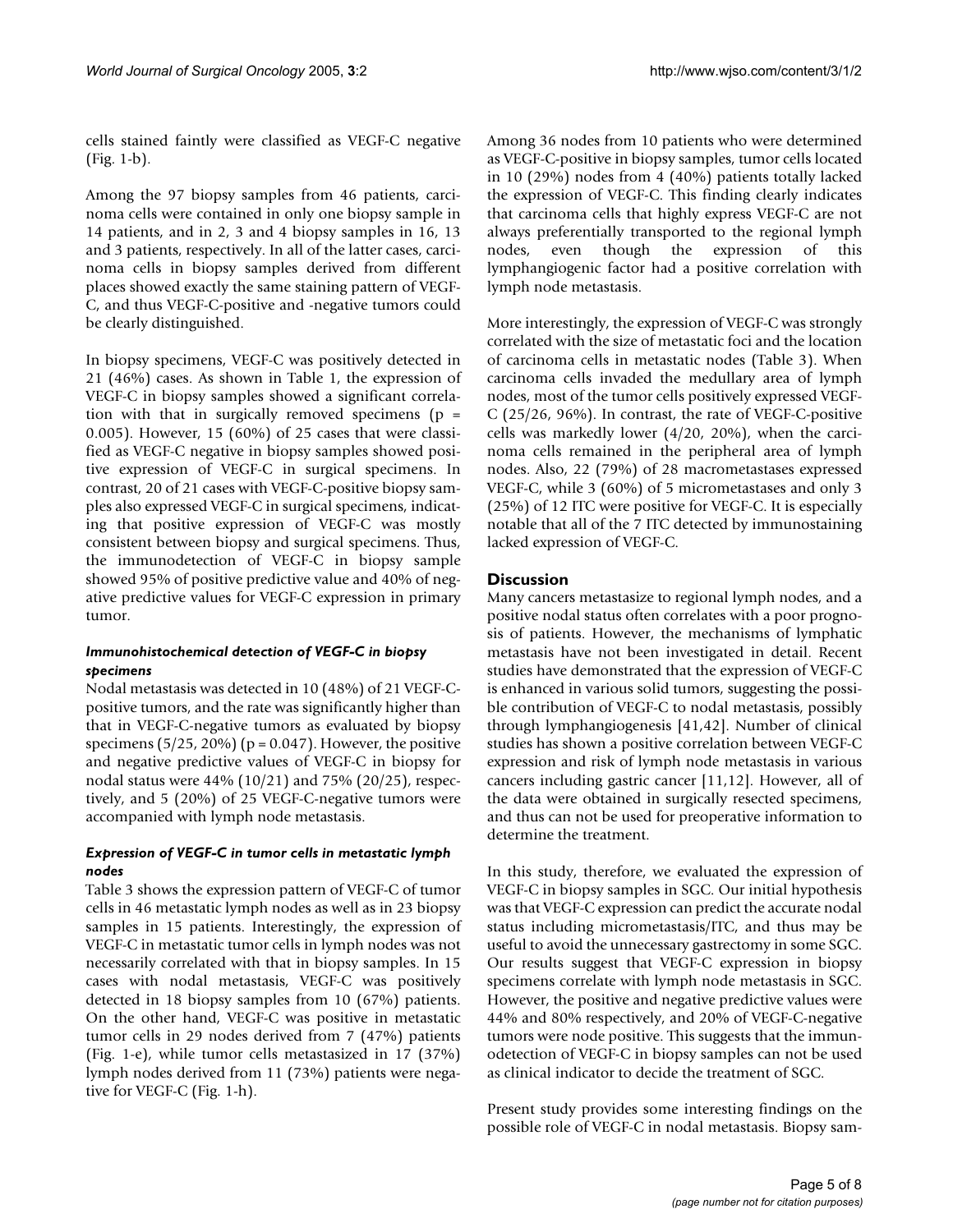ples were obtained at preoperative endoscopy, fixed with formalin immediately after biopsy, and thus appear to reflect the in situ expression level of VEGF-C more precisely than surgically resected specimens. In our results, VEGF-C expression in biopsy samples showed a significant correlation with that in surgical specimens with 57% sensitivity and 91% specificity. However, more than half (60%) of the tumors categorized as VEGF-C negative in biopsy specimens were positive in surgical specimens, although VEGF-C-positive tumors in biopsy samples showed a good consistency with those in surgical specimens. This raises the possibility that VEGF-C expression may be somewhat upregulated by surgical manipulation.

VEGF gene expression is regulated by a variety of stimuli, and hypoxia is known to be one of the most potent inducers of VEGF-A [43,44]. VEGF-C expression has also been reported to be enhanced by hypoxia in some reports [45,46], but not in others [47,48]. Although the detailed regulatory mechanisms of VEGF-C gene activation are not well understood, our results suggest a possibility that VEGF-C in surgical specimen may be induced by hypoxia during gastrectomy at least in some cases. This point should be included for the evaluation of the results in previous studies showing the positive correlation with nodal status.

Nonetheless, our data showed a significant correlation of VEGF-C expression in biopsy specimens with nodal metastasis, supporting a possible role of VEGF-C in lymphatic metastasis. As with hematogeneous metastasis, lymphatic metastasis of cancer cells is considered to be divided into several steps: invasion to lymphatic capillaries, movement into the lymphatic lumen with the lymphatic stream, attachment to the subcapsular sinus of lymph nodes, and invasion into the cortex. Lymphangiogenesis means the development and proliferation of new lymphatics from host vessels, but the ability of tumor cells to induce lymphangiogenesis and the presence of intratumoral lymphatic vessels are controversial. However, most malignant tumors are known to be associated with an increased number of lymphatic vessels in the peripheral area [42]. In fact, *in vivo* experiments using VEGF-C-transfected tumors have shown the same histological findings [49,50]. Since intratumoral interstitial fluid pressure is known to be higher than that in normal tissues, the hydrostatic pressure difference appears to transport the tumor cells from inside of the tumor to the peritumoral area. Therefore, the metastasis-promoting effect has been attributed to an increase and dilatation of peritumoral lymphatic capillaries. VEGF-C may facilitate metastasis by increasing the surface area of lymphatic vessels in contact with interstitial tumor cells in the area around the primary tumor site, and thus increase the chance of these cells entering the lymphatic system.

In regional lymph nodes, tumor cells are thought to reach the peripheral sinus from afferent lymphatics. In fact, many metastatic cells were detected around the sinus area unless they developed into a macronodular lesion. Recently, small lesions have been divided into two categories; micrometastasis and isolated tumor cells (ITC), which are distinguished based on their size [51]. Micrometastasis is defined as a tumor deposit larger than 0.2 mm but less than 2.0 mm, while ITC is defined as a tumor deposit less than 0.2 mm in maximum diameter. Although the biological features of these categories have not been fully clarified, they are now pathologically defined as pN1m1 and pN0, respectively.

In our study, the metastatic lesions did not always express VEGF-C, and such small metastatic foci often lacked the expression of VEGF-C. Especially, ITC identified only with immunohistochemical staining are totally negative for VEGF-C. In addition, in 4 tumors with lymphatic invasion, none of the tumor cells located in the lymphatic vessels in the primary tumor expressed VEGF-C (data not presented). These unexpected results suggest that expression of VEGF-C in tumor cells is not relevant to the transportation to regional nodes once they enter lymphatic vessels.

In contrast, most of the macrometastases or cancer cells invading the medullary area of metastatic nodes highly expressed VEGF-C. This phenomenon was quite interesting, though not fully explained by today's knowledge. This may suggest that proliferation and invasion in the internal area of metastatic nodes may partially require VEGF-C expression in tumor cells. Thus far, there is no definite report on the effects of VEGF-C on tumor cells. The VEGF-receptor 3 (VEGFR-3), a specific ligand of VEGF-C, was expressed only on certain tumor cells [52- 54] and not on others. We tried to examine the expression of VEGF-C receptor in these gastric cancers using a polyclonal antibody to VEGFR-3, but could not detect positive staining in any case (data not shown). Thus, it seems to be unlikely that VEGF-C directly affects the behavior of gastric cancer cells. However, it remains a possibility that VEGF-C secreted from tumor cells may act on intranodal lymphatic endothelial cells or other interstitial cells and create favorable conditions for tumor cell growth or invasion in lymph nodes.

In summary, our retrospective study demonstrated that VEGF-C expression in tumor cells in biopsy specimens was significantly correlated with lymphatic metastasis in SGC, although the accuracy was not high enough to be used for clinical indicator. Metastatic tumor cells in micrometastasis or ITC located in marginal sinus often lacked the expression of VEGF-C, whereas macrometastasis located in the medullary area in metastatic nodes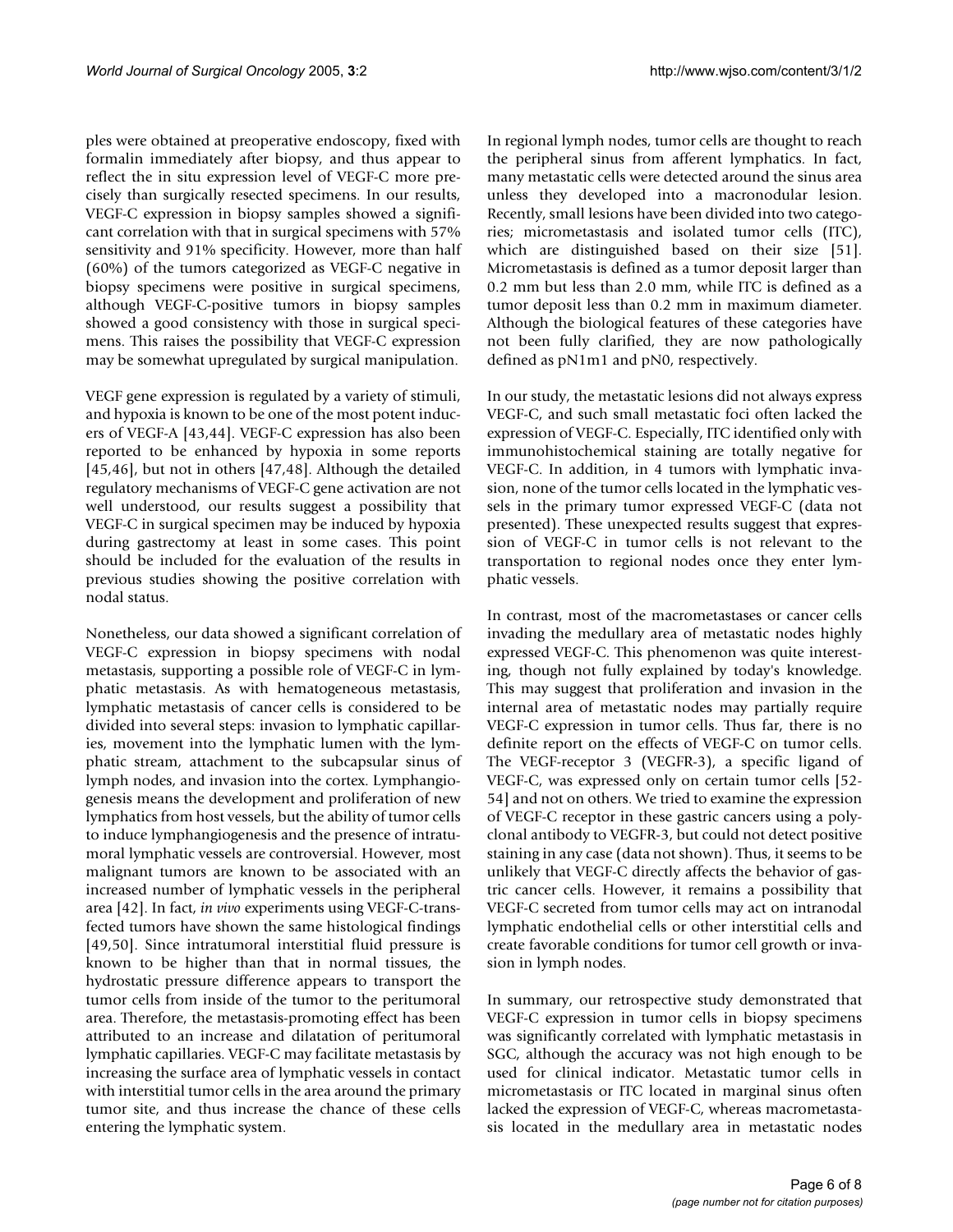|                         | <b>Surgical specimens</b> |                 |         | <b>Nodal metastasis</b> |                 |         |
|-------------------------|---------------------------|-----------------|---------|-------------------------|-----------------|---------|
|                         | positive (35)             | negative $(11)$ | p value | positive (15)           | negative $(31)$ | p value |
| <b>Biopsy specimens</b> |                           |                 |         |                         |                 |         |
| positive (21)           | 20                        |                 |         | $\overline{10}$         |                 |         |
| negative (25)           | 15                        | 10              | 0.005   |                         | 20              | 0.047   |

**Table 2: Relationship between the expression of VEGF-C in surgical and biopsy specimens**

**Table 4: The expression of VEGF-C in surgical specimens and nodal metastasis**

|                                   |    | Positive (35) Negative (11) p value |      |
|-----------------------------------|----|-------------------------------------|------|
| Lymph node metastasis<br>positive | 14 |                                     |      |
| negative                          | 21 | 10                                  | 0.05 |

highly express VEGF-C. This suggests a possibility that expression of VEGF-C is not essential for lymphatic transport from primary tumor, but rather important to develop the macronodular lesion in metastatic lymph nodes.

#### **Competing Interests**

The author(s) declare that they have no competing interests.

#### **Authors' contributions**

**MI**. Conceived of the study and wrote the original version of the manuscript.

**JK**. Carried out the literature search and helped in drafting the manuscript.

**SK**. Collected clinical and pathologic data and participated in manuscript preparation

**HN** Helped to shape the idea for the study coordinated the study and edited the manuscript.

All authors have read and approved the final manuscript.

#### **Acknowledgement**

We thank K. Amitani; pathological technician for excellent technical assistance.

#### **References**

- 1. Sawai K, Takahashi T, Suzuki H: **[New trends in surgery for gastric](http://www.ncbi.nlm.nih.gov/entrez/query.fcgi?cmd=Retrieve&db=PubMed&dopt=Abstract&list_uids=8057646) [cancer in Japan.](http://www.ncbi.nlm.nih.gov/entrez/query.fcgi?cmd=Retrieve&db=PubMed&dopt=Abstract&list_uids=8057646)** *J Surg Oncol* 1994, **56:**221-226.
- 2. Yamaguchi Y, Takahashi S: **[Endoscopic mucosal resection \(EMR\)](http://www.ncbi.nlm.nih.gov/entrez/query.fcgi?cmd=Retrieve&db=PubMed&dopt=Abstract&list_uids=9831854) [of early gastric cancer: usefulness of aspiration EMR using a](http://www.ncbi.nlm.nih.gov/entrez/query.fcgi?cmd=Retrieve&db=PubMed&dopt=Abstract&list_uids=9831854) [cap-fitted scope.](http://www.ncbi.nlm.nih.gov/entrez/query.fcgi?cmd=Retrieve&db=PubMed&dopt=Abstract&list_uids=9831854)** *Gastrointest Endosc* 1998, **48:**548-549.
- 3. Gotoda T, Yanagisawa A, Sasako M, Ono H, Nakanishi Y, Shimoda T, Kato Y: **[Incidence of lymph node metastasis from early gas](http://www.ncbi.nlm.nih.gov/entrez/query.fcgi?cmd=Retrieve&db=PubMed&dopt=Abstract&list_uids=11984739)[tric cancer: estimation with a large number of cases at two](http://www.ncbi.nlm.nih.gov/entrez/query.fcgi?cmd=Retrieve&db=PubMed&dopt=Abstract&list_uids=11984739) [large centers.](http://www.ncbi.nlm.nih.gov/entrez/query.fcgi?cmd=Retrieve&db=PubMed&dopt=Abstract&list_uids=11984739)** *Gastric Cancer* 2000, **3:**219-225.
- 4. Kondo H, Gotoda T, Ono H, Oda I, Kozu T, Fujishiro M, Saito D, Yoshida S: **[Percutaneous traction-assisted EMR by using an](http://www.ncbi.nlm.nih.gov/entrez/query.fcgi?cmd=Retrieve&db=PubMed&dopt=Abstract&list_uids=14745409) [insulation-tipped electrosurgical knife for early stage gastric](http://www.ncbi.nlm.nih.gov/entrez/query.fcgi?cmd=Retrieve&db=PubMed&dopt=Abstract&list_uids=14745409) [cancer.](http://www.ncbi.nlm.nih.gov/entrez/query.fcgi?cmd=Retrieve&db=PubMed&dopt=Abstract&list_uids=14745409)** *Gastrointest Endosc* 2004, **59:**284-288.
- 5. Morita M, Baba H, Fukuda T, Taketomi A, Kohnoe S, Seo Y, Saito T, Tomoda H, Sugimachi K: **[Submucosal gastric cancer with lymph](http://www.ncbi.nlm.nih.gov/entrez/query.fcgi?cmd=Retrieve&db=PubMed&dopt=Abstract&list_uids=9610656) [node metastasis.](http://www.ncbi.nlm.nih.gov/entrez/query.fcgi?cmd=Retrieve&db=PubMed&dopt=Abstract&list_uids=9610656)** *J Surg Oncol* 1998, **68:**5-10.
- 6. Kurihara N, Kubota T, Otani Y, Ohgami M, Kumai K, Sugiura H, Kitajima M: **[Lymph node metastasis of early gastric cancer with](http://www.ncbi.nlm.nih.gov/entrez/query.fcgi?cmd=Retrieve&db=PubMed&dopt=Abstract&list_uids=9667719) [submucosal invasion.](http://www.ncbi.nlm.nih.gov/entrez/query.fcgi?cmd=Retrieve&db=PubMed&dopt=Abstract&list_uids=9667719)** *Br J Surg* 1998, **85:**835-839.
- 7. Gotoda T, Sasako M, Ono H, Katai H, Sano T, Shimoda T: **[Evalua](http://www.ncbi.nlm.nih.gov/entrez/query.fcgi?cmd=Retrieve&db=PubMed&dopt=Abstract&list_uids=11260114)[tion of the necessity for gastrectomy with lymph node dis](http://www.ncbi.nlm.nih.gov/entrez/query.fcgi?cmd=Retrieve&db=PubMed&dopt=Abstract&list_uids=11260114)section for patients with submucosal invasive gastric cancer.** *Br J Surg* 2001, **88:**444-449.
- 8. Takeno S, Noguchi T, Kikuchi R, Sato T, Uchida Y, Yokoyama S: **[Analysis of early \(pT1\) gastric cancer with submucosal inva](http://www.ncbi.nlm.nih.gov/entrez/query.fcgi?cmd=Retrieve&db=PubMed&dopt=Abstract&list_uids=11508623)sion: surgical management and possibility to schedule less [invasive surgery.](http://www.ncbi.nlm.nih.gov/entrez/query.fcgi?cmd=Retrieve&db=PubMed&dopt=Abstract&list_uids=11508623)** *Ann Surg Oncol* 2001, **8:**605-610.
- 9. Alitalo K, Carmeliet P: **[Molecular mechanisms of lymphangio](http://www.ncbi.nlm.nih.gov/entrez/query.fcgi?cmd=Retrieve&db=PubMed&dopt=Abstract&list_uids=12086857)[genesis in health and disease.](http://www.ncbi.nlm.nih.gov/entrez/query.fcgi?cmd=Retrieve&db=PubMed&dopt=Abstract&list_uids=12086857)** *Cancer Cell* 2002, **1:**219-227.
- 10. Stacker SA, Achen MG, Jussila L, Baldwin ME, Alitalo K: **[Lymphang](http://www.ncbi.nlm.nih.gov/entrez/query.fcgi?cmd=Retrieve&db=PubMed&dopt=Abstract&list_uids=12154350)[iogenesis and cancer metastasis.](http://www.ncbi.nlm.nih.gov/entrez/query.fcgi?cmd=Retrieve&db=PubMed&dopt=Abstract&list_uids=12154350)** *Nat Rev Cancer* 2002, **2:**573-583.
- 11. Kurebayashi J, Otsuki T, Kunisue H, Mikami Y, Tanaka K, Yamamoto S, Sonoo H: **[Expression of vascular endothelial growth factor](http://www.ncbi.nlm.nih.gov/entrez/query.fcgi?cmd=Retrieve&db=PubMed&dopt=Abstract&list_uids=10551327) [\(VEGF\) family members in breast cancer.](http://www.ncbi.nlm.nih.gov/entrez/query.fcgi?cmd=Retrieve&db=PubMed&dopt=Abstract&list_uids=10551327)** *Jpn J Cancer Res* 1999, **90:**977-981.
- 12. Skobe M, Hawighorst T, Jackson DG, Prevo R, Janes L, Velasco P, Ric-cardi L, Alitalo K, Claffey K, Detmar M: [Induction of tumor lym](http://www.ncbi.nlm.nih.gov/entrez/query.fcgi?cmd=Retrieve&db=PubMed&dopt=Abstract&list_uids=11175850)**[phangiogenesis by VEGF-C promotes breast cancer](http://www.ncbi.nlm.nih.gov/entrez/query.fcgi?cmd=Retrieve&db=PubMed&dopt=Abstract&list_uids=11175850) [metastasis.](http://www.ncbi.nlm.nih.gov/entrez/query.fcgi?cmd=Retrieve&db=PubMed&dopt=Abstract&list_uids=11175850)** *Nat Med* 2001, **7:**192-198.
- 13. Niki T, Iba S, Tokunou M, Yamada T, Matsuno Y, Hirohashi S: **Expression of vascular endothelial growth factors A, B, C, [and D and their relationships to lymph node status in lung](http://www.ncbi.nlm.nih.gov/entrez/query.fcgi?cmd=Retrieve&db=PubMed&dopt=Abstract&list_uids=10873096) [adenocarcinoma.](http://www.ncbi.nlm.nih.gov/entrez/query.fcgi?cmd=Retrieve&db=PubMed&dopt=Abstract&list_uids=10873096)** *Clin Cancer Res* 2000, **6:**2431-2439.
- 14. Duff SE, Li C, Jeziorska M, Kumar S, Saunders MP, Sherlock D, O'Dwyer ST, Jayson GC: **[Vascular endothelial growth factors C](http://www.ncbi.nlm.nih.gov/entrez/query.fcgi?cmd=Retrieve&db=PubMed&dopt=Abstract&list_uids=12888807) [and D and lymphangiogenesis in gastrointestinal tract](http://www.ncbi.nlm.nih.gov/entrez/query.fcgi?cmd=Retrieve&db=PubMed&dopt=Abstract&list_uids=12888807) [malignancy.](http://www.ncbi.nlm.nih.gov/entrez/query.fcgi?cmd=Retrieve&db=PubMed&dopt=Abstract&list_uids=12888807)** *Br J Cancer* 2003, **89:**426-430.
- 15. Hanrahan V, Currie MJ, Gunningham SP, Morrin HR, Scott PA, Robinson BA, Fox SB: **[The angiogenic switch for vascular endothe](http://www.ncbi.nlm.nih.gov/entrez/query.fcgi?cmd=Retrieve&db=PubMed&dopt=Abstract&list_uids=12754739)lial growth factor (VEGF)-A, VEGF-B, VEGF-C, and VEGF-D [in the adenoma-carcinoma sequence during colorectal can](http://www.ncbi.nlm.nih.gov/entrez/query.fcgi?cmd=Retrieve&db=PubMed&dopt=Abstract&list_uids=12754739)[cer progression.](http://www.ncbi.nlm.nih.gov/entrez/query.fcgi?cmd=Retrieve&db=PubMed&dopt=Abstract&list_uids=12754739)** *J Pathol* 2003, **200:**183-194.
- 16. Onogawa S, Kitadai Y, Tanaka S, Kuwai T, Kimura S, Chayama K: **[Expression of VEGF-C and VEGF-D at the invasive edge cor](http://www.ncbi.nlm.nih.gov/entrez/query.fcgi?cmd=Retrieve&db=PubMed&dopt=Abstract&list_uids=14720324)relates with lymph node metastasis and prognosis of patients [with colorectal carcinoma.](http://www.ncbi.nlm.nih.gov/entrez/query.fcgi?cmd=Retrieve&db=PubMed&dopt=Abstract&list_uids=14720324)** *Cancer Sci* 2004, **95:**32-39.
- 17. George ML, Tutton MG, Janssen F, Arnaout A, Abulafi AM, Eccles SA, Swift RI: **[VEGF-A, VEGF-C, and VEGF-D in colorectal cancer](http://www.ncbi.nlm.nih.gov/entrez/query.fcgi?cmd=Retrieve&db=PubMed&dopt=Abstract&list_uids=11687953) [progression.](http://www.ncbi.nlm.nih.gov/entrez/query.fcgi?cmd=Retrieve&db=PubMed&dopt=Abstract&list_uids=11687953)** *Neoplasia* 2001, **3:**420-427.
- 18. Tang RF, Itakura J, Aikawa T, Matsuda K, Fujii H, Korc M, Matsumoto Y: **[Overexpression of lymphangiogenic growth factor VEGF-](http://www.ncbi.nlm.nih.gov/entrez/query.fcgi?cmd=Retrieve&db=PubMed&dopt=Abstract&list_uids=11291931)[C in human pancreatic cancer.](http://www.ncbi.nlm.nih.gov/entrez/query.fcgi?cmd=Retrieve&db=PubMed&dopt=Abstract&list_uids=11291931)** *Pancreas* 2001, **22:**285-292.
- 19. Tsurusaki T, Kanda S, Sakai H, Kanetake H, Saito Y, Alitalo K, Koji T: **[Vascular endothelial growth factor-C expression in human](http://www.ncbi.nlm.nih.gov/entrez/query.fcgi?cmd=Retrieve&db=PubMed&dopt=Abstract&list_uids=10390013)**